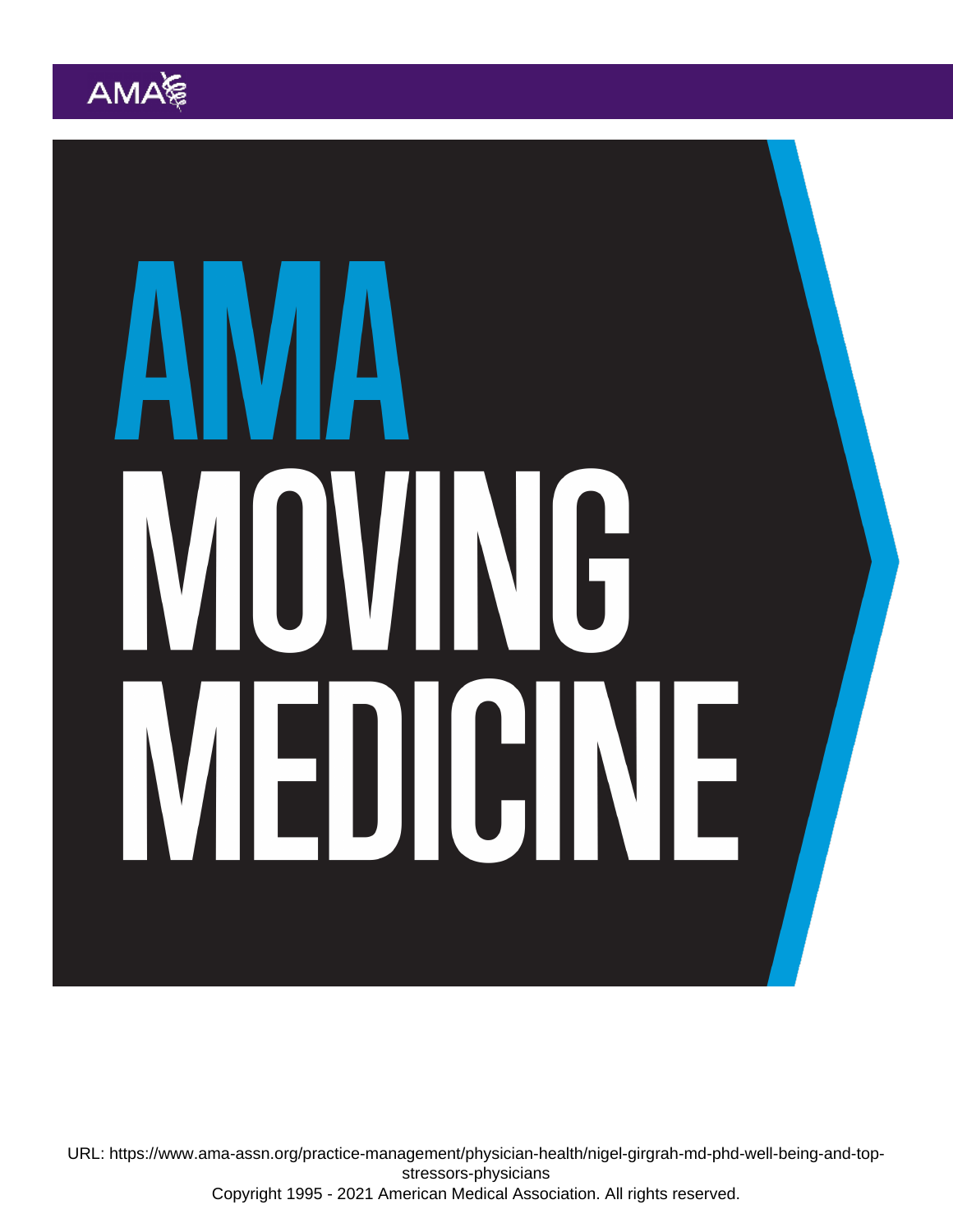AMA Moving Medicine

Nigel Girgrah, MD, PhD, on well-being and top stressors physicians are facing right now

Jan 21, 2022

- **Listen on Simplecast**
- **Listen on Apple Podcasts**
- **Listen on Spotify**

## Featured topic and speakers

In this episode of AMA Moving Medicine with chief wellness officer at Ochsner Health in New Orleans, Nigel Girgrah, MD, PhD, discusses the state of physician well-being, how Ochsner Health is supporting physician wellness and the top factors contributing to physician stress right now. Accompanied by Dr. Girgrah is Nancy Nankivil, AMA director of practice transformation.

## Speakers

- Nigel Girgrah, MD, PhD, chief wellness officer, Ochsner Health
- Nancy Nankivil, director of practice transformation, American Medical Association

## Host

Todd Unger, chief experience officer, American Medical Association

Listen to the episode on the go on [Apple Podcasts,](https://podcasts.apple.com/us/podcast/nigel-girgrah-md-phd-on-well-being-and-top-stressors/id1428853046?i=1000548573993) [Spotify](https://open.spotify.com/episode/1CgGOSOLLMEOApvd6Hnfu2?si=2ed79003e57b4a0d) or [anywhere podcasts](https://ama-moving-medicine.simplecast.com/episodes/nigel-girgrah-md-phd-on-well-being-and-top-stressors-physicians-are-facing-right-now) are available.

## **Transcript**

Unger: Dr. Nigel Girgrah is committed to reducing burnout and improving physician well-being by understanding the mental health needs of the physicians at Ochsner Health.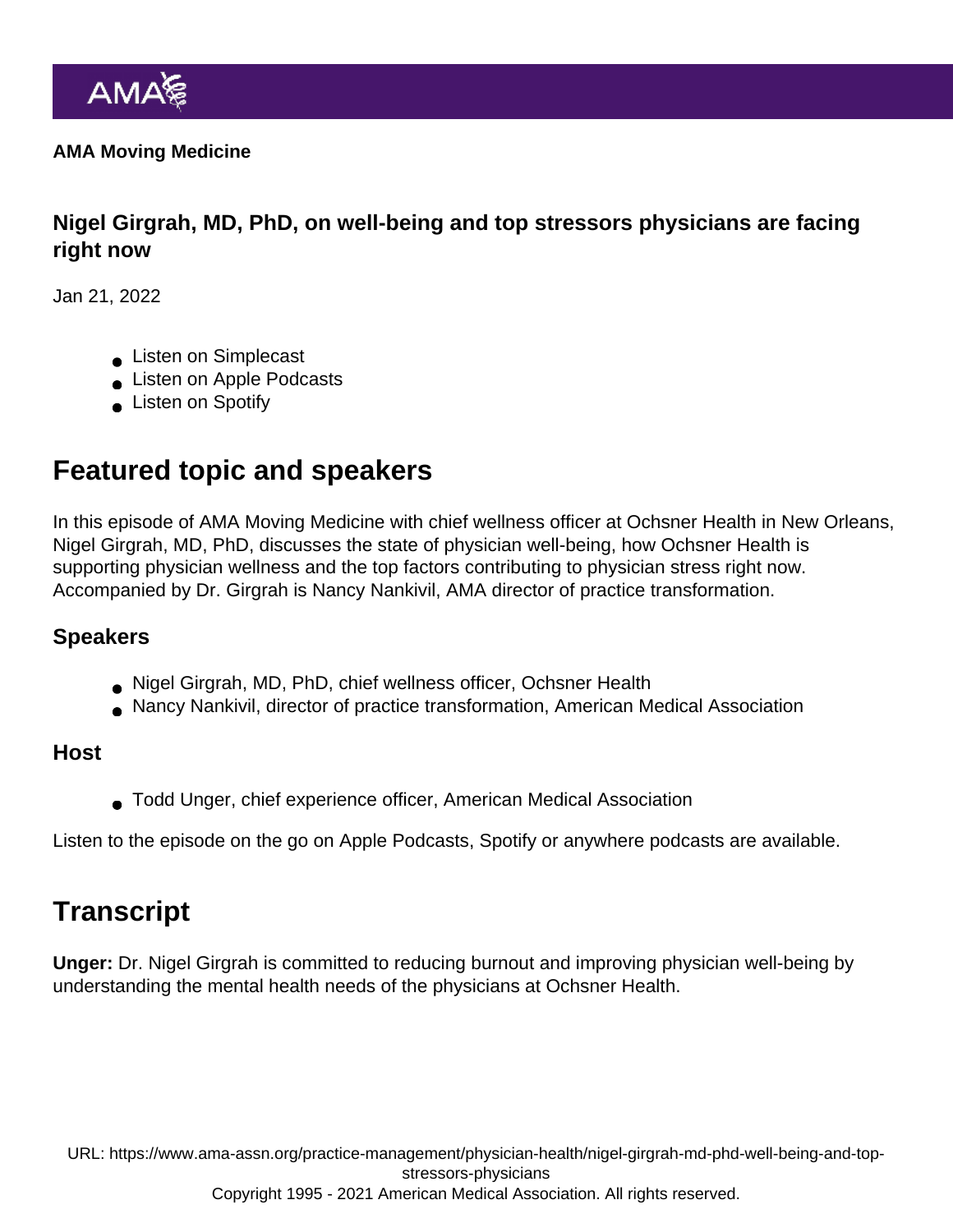Dr. Girgrah: I think during the valleys, if I can describe them as valleys, we're just seeing a lot of stress around staffing issues, inefficiencies that result in longer hours. I think all of us are trying to get back to business as usual. There's been a pent-up demand for services, a backlog of procedures. And that's just very challenging given the current staffing environment.

Unger: Dr. Girgrah is a transplant hepatologist and chief wellness officer at Ochsner Health in New Orleans. In this episode, he speaks with Nancy Nankivil, AMA's director of practice transformation, about Ochsner's continued focus on the well-being of its workforce. Here's Nancy.

Nankivil: This is Nancy Nankivil and I'm honored today to be here with Dr. Nigel Girgrah. Dr. Girgrah is with Ochsner Medical System in New Orleans. He is a transplant physician, and also, their chief wellness officer. Nigel, it's just a pleasure to be with you today to have this dialogue about what's happening in your institution and your lens on what's happening with professional well-being during this critical time.

Dr. Girgrah: Thanks Nancy. It's just so great to be here with you. So, looking forward to the discussion.

Nankivil: Terrific. Well, first of all, I have to start by asking you, how are you doing? As a chief wellness officer, there's a lot on your plate and a lot on your plate in taking care of others but I just really want to know how you're doing and how you're replenishing yourself right now.

Dr. Girgrah: You mean on a scale of one to 10? I don't know. I guess it's been certainly an interesting 20 months and I think while I had a grounded interest in physician well-being prior to the pandemic, I think how I've reacted to the stressors has really been really illuminating for me and my team as we think about our strategy and our approach going forward. I'm doing well, Nancy, thanks for asking.

Nankivil: I'd love to hear you give some wisdom to other chief wellness officers in their journey. But what I'd like to talk about next is you're right, it's been a very interesting 20 months. None of us probably expected both the duration and the impact of the pandemic but I'd love for you to be able to share what you are seeing right now as top stressors with your physicians. They've probably gone from fear to fatigue to frustration to anger and back again. But what are you and your leadership and staff seeing as top stressors for your physicians, and as importantly, how are you looking at creating solutions to those stressors?

Dr. Girgrah: Yeah. I think you summarized it quite nicely, sort of the timeframe. I guess we've seen a lot of things. I think right now during the surges, just seeing exhaustion from just constant change and uncertainty. Particularly when I think of the fourth surge, which in Louisiana we sort of experienced in July and August, I saw a lot more anger from our health care staff. Sort of the sentiment that what we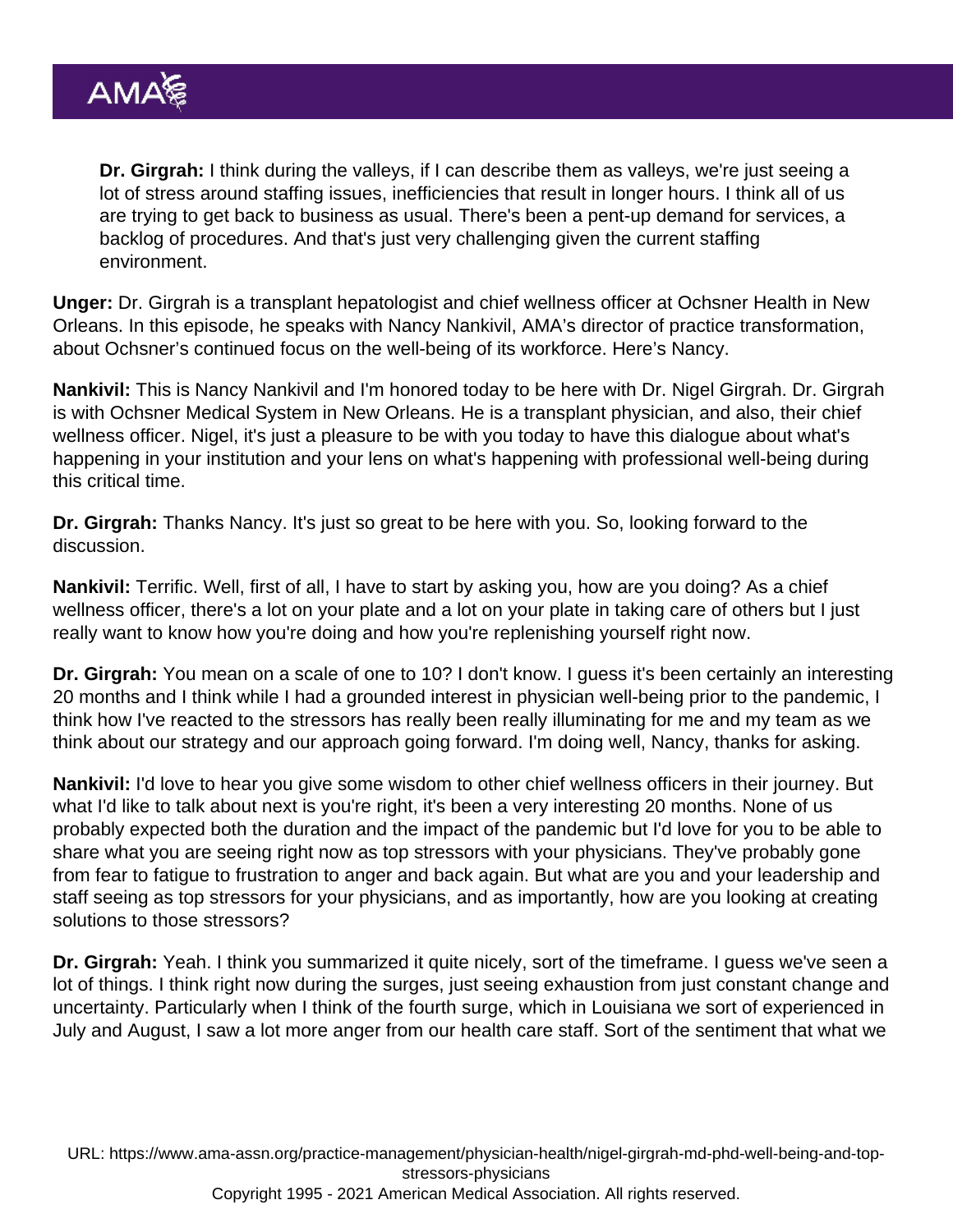were seeing, maybe in part self-inflicted that it could have been avoided. I think that's dissipating a bit also seeing a lot more disruptive behavior particularly with our patients and their families.

And I know that's been very hard on our care delivery teams and I sort of liken it to sort of what our flight attendants are sort of putting up with these days with passengers. And that's kind of the surges. I think during the valleys, if I can describe them as valleys, we're just seeing a lot of stress around staffing issues, inefficiencies that result in longer hours. I think all of us are trying to get back to business as usual. There's been a pent-up demand for services, a backlog of procedures. And that's just very challenging given the current staffing environment. And I will say, what's been a little more unique to the south of Louisiana is Ida, Hurricane Ida. That was months ago but we still have many, many staff that are still recovering with respect to damages and expenses from that. So, a lot, we're feeling a lot and seeing a lot.

Nankivil: You and I have talked about those things, and some of them are unique to New Orleans like Ida, but some of the things that you talked about, we are hearing regularly in our communication and work with other health systems. And some of the research that we've been doing is indicating when levels of stress remain high, work is now in overload, not resetting but still work overload. And then dealing with things that are actually starting to impact the integrity of providing care, maybe with people that aren't vaccinated or staff shortages, et cetera, it's quite the trifecta. And I'm wondering if you can comment on what you might be anticipating with regard to the workforce and intentions to leave. Are you seeing anything and are you working to identify some strategies in even different role types or just in general how you will continue to move forward?

Dr. Girgrah: Yeah. Going forward, I think, in 2022 we just had a chance to sort of present our strategic plan, Nancy, which sort of looks a bit like a hybrid of what our strategy was pre-pandemic and then how we had to adapt during the pandemic. I think by the essential issues around workforce retention. And I'm now not talking about just our physicians and APPs, I'm talking about our nurses and ancillary staff. I think it's impossible to create a strategy around physician well-being that doesn't look at the well-being of the whole care delivery team. So, what worries me most is the mental health sequelae of the pandemic.

I know you and I have talked a little bit about my background in Toronto. Having had the opportunity to experience SARS-1 in the earlier part of the two thousands, 2002, 2003, which was clearly much more limited in scope than what we're seeing now. But there were well studied long-term mental health outcomes in Toronto. And there were some changes that occurred as a result of that. So, I think as an organization, my team, certainly myself. I think I'll always be mindful of the importance of practice efficiency, how we train our leaders but I think anticipating the mental health outcomes, I think destigmatizing that conversation within the health care industry and being a little more nuanced in how we approach those individuals that need support during this time. I think these are some of the things that aren't honestly particularly well developed but certainly things that I'm thinking about a lot.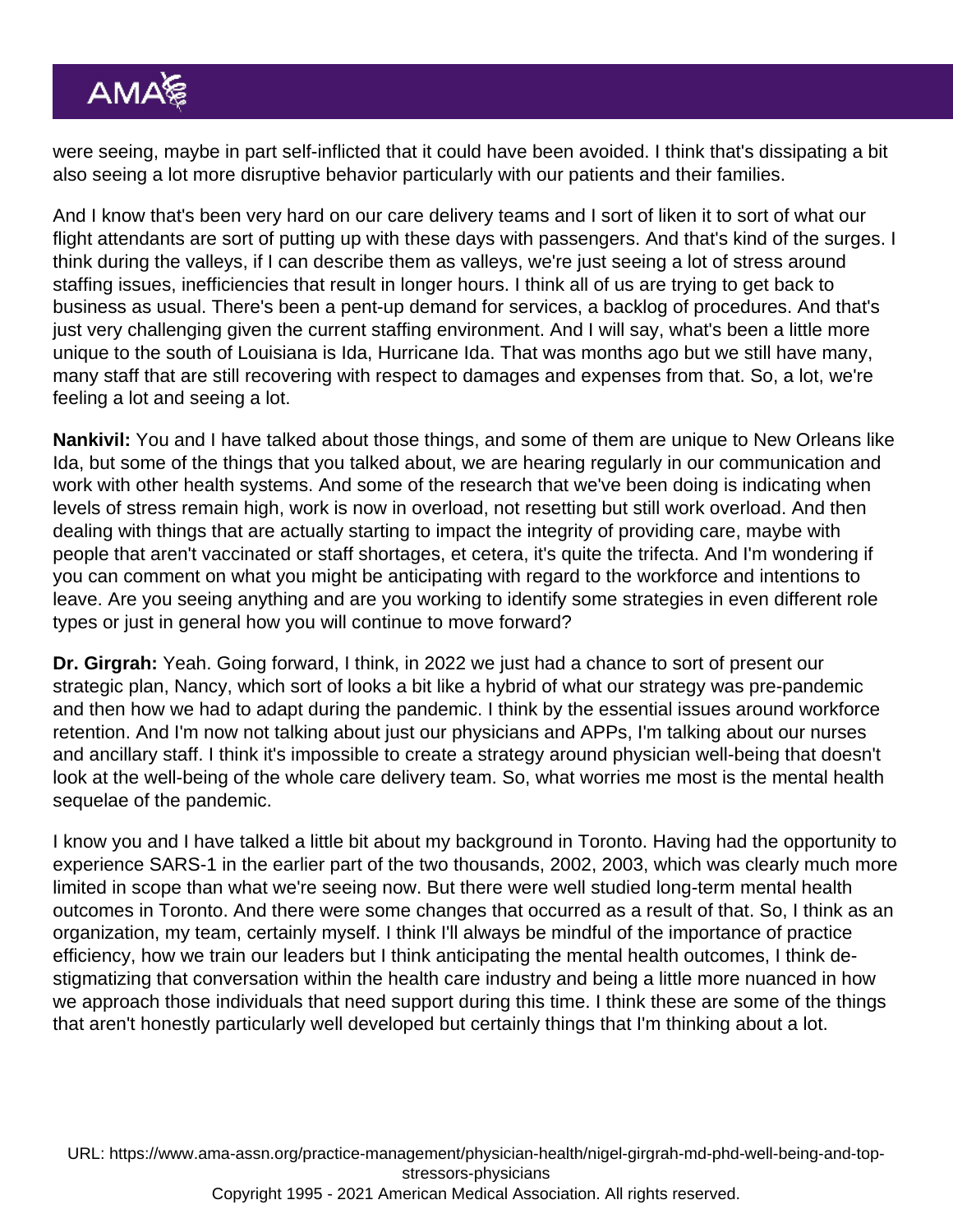Nankivil: Absolutely. And let's dig into that a little bit. I know that you and I had conversations and I would call you from your experience in Canada. What are the best opportunities around peer support and breaking down the stigma around mental health, et cetera. And I know you all have put in, I think, some really innovative programs and thinking around this. Can you describe some of what you've leaned into, especially around individual resiliency and breaking barriers on mental health?

Dr. Girgrah: Yeah, sure. So, I mean, when we started into the pandemic, certainly we were a hotspot in March, April here in New Orleans. A lot of what we did was around out of necessity, crisis support, both at an organizational level and what our office of professional well-being was doing with our behavioral health team. So, I think as we, and I can get into that later if you want, but as we sort of emerged from the first surge, resilience was something pre-pandemic that I really did not want to focus on but I think it became clear that there was a need and there was an appetite for developing some resilience offerings. So, we've put together a number of things including a four-hour virtual course. We've created a number of YouTube videos that are about eight minutes in length.

And these have been very well received, high net promoter scores in terms of those that take them. But then starting to think a little bit more specifically beyond resilience but specifically around mental health. This gets back to your opening question. Back in 2020, I actually found myself of really languishing in July, August kind of in a darker place. I sort of recognize that July and August, traditionally, is a tough time for me. I recognize the triggers. It represents the anniversary of the death of a son. I lost a son to cancer many years ago but last year there just did not seem to be the compensatory things in place that usually allow me to cope with that.

Things like going up to Canada to visit my family and friends. I had a knee injury wasn't able to exercise to the extent that I would like to. And it was getting harder, and eventually I reached out for help and it worked out. But the reason I tell you this is that the learning for me and it was an obvious one was that that story isn't unique to me. I think most people I know, maybe everybody, has some version of that story or a story. And so that led me to think about more openly discussing that. Now, the office of professional well-being and my role as chief wellness officer, I have a quarterly open letter that goes out to all 30,000 employees.

And honestly, historically that had been a little sterile. It was just sort of a report out on what we were doing, activities that we offered in the previous three months. This letter, I decided to make it a little more personal. And the letter was primarily about myself and what I just described to you. And then discussing more broadly the issue of mental health stigma within our profession. So that letter went out. I was incredibly anxious about it because I didn't know how it'd be received. I didn't know how our executive team would receive it. I didn't know if the state licensing board would have something to say about it but what resulted was this overwhelming response, not just numbers of email replies but three-page email replies. Individuals expressing appreciation that that had been brought up.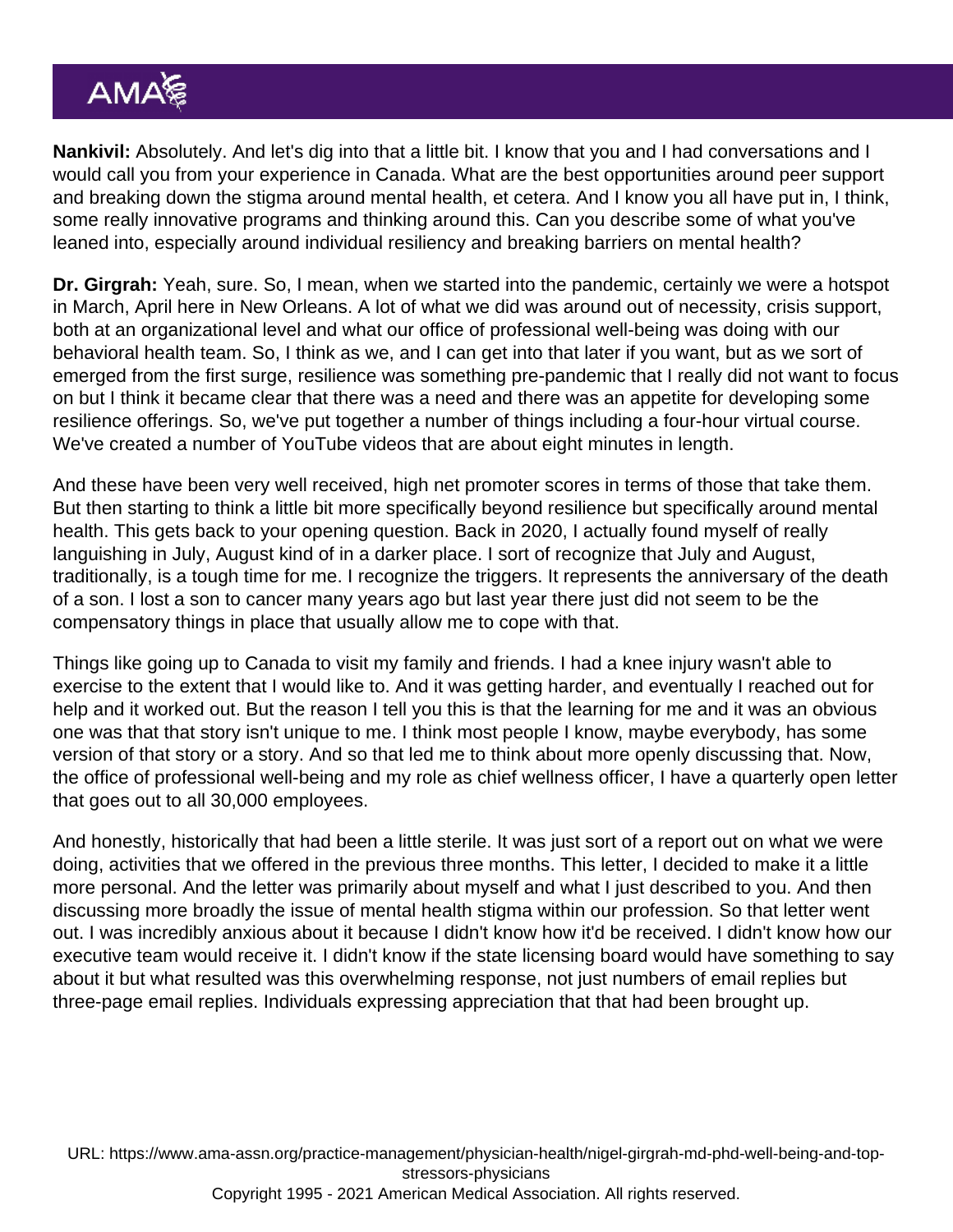I can remember one employee reaching out to me telling me that early in the pandemic he had lost his home and had been sleeping in his car since May of 2020. And he even described crying as he went to bed. And we were able to sort of put that individual in touch with the right resources. So, it seemed to sort of touch a nerve with the organization. And I think that that's some momentum that we're sort of trying to build on. And honestly, I started thinking that it goes back to before the story of my son, Bennett. I started thinking a little bit more in my history and I thought a little bit about my training, and even thought about going back to 1995, when I was a second-year resident in Toronto.

And at least in Canada training in medicine, I would say second year residency was the highest stress year. It was sort of the highest responsibility to knowledge ratio. It's the first time that you're really in charge of teams, of interns, medical students. Around that time, I had a death in the family. My grandfather passed away, and for some reason, it just all came burning down on me where I felt paralyzed, anxious. And I thought part of me thought that was going to be the end of my career. And I mustered up enough strength to go to my program director, who is one of those individuals I'll remember for the rest of my life.

His name was Dr. Herbert Ho Ping Kong. And I told him what was going on and he was compassionate. He was discreet and put me in touch with the right resources. And actually, a year later, he asked me to be a chief medical resident at The Toronto General Hospital, which was a very prestigious role at the time. I bring that up just that reaching out for help in this profession doesn't have to be a career stopper. It can make you stronger. It can open up doors and it's the right thing to do. So does that make any sense at all or ...

Nankivil: Well, it makes so much sense, Dr. G. And I can tell you in the qualitative data that we gain from working with health systems and the physicians who are willing to put a voice to it, they are looking for that kind of value from their system. Those values of being compassionate, being discreet, stepping into places that can be messy and hard but allowing the narrative to come forward. And I'm a believer that that is what is a part of the strategy for change and moving through this. So, I really commend you for being authentic and being brave and bold, and sharing that. I'm guessing that it will serve as a model for others to do the same. And I want to come back to a couple of things that you even expressed within that.

Again, what we learn from our survey work, residents have struggled through the pandemic. And I'm wondering if you have a lens on that. And also, if you have a lens and even some examples of how you might be looking at different specialties who may be harder hit from the pandemic and with burnout. Our data indicates that our physician colleagues in critical care are very fatigued and burned out. And I just wonder if you can give some thoughts on these different role types and actually different timeframes in people's careers. We're also seeing our female physicians, six to ten years in practice, who are dealing not only with work life balance, the intensity of work but then children unvaccinated or school from home. So just any perspective you have as a strategy as a chief wellness officer, how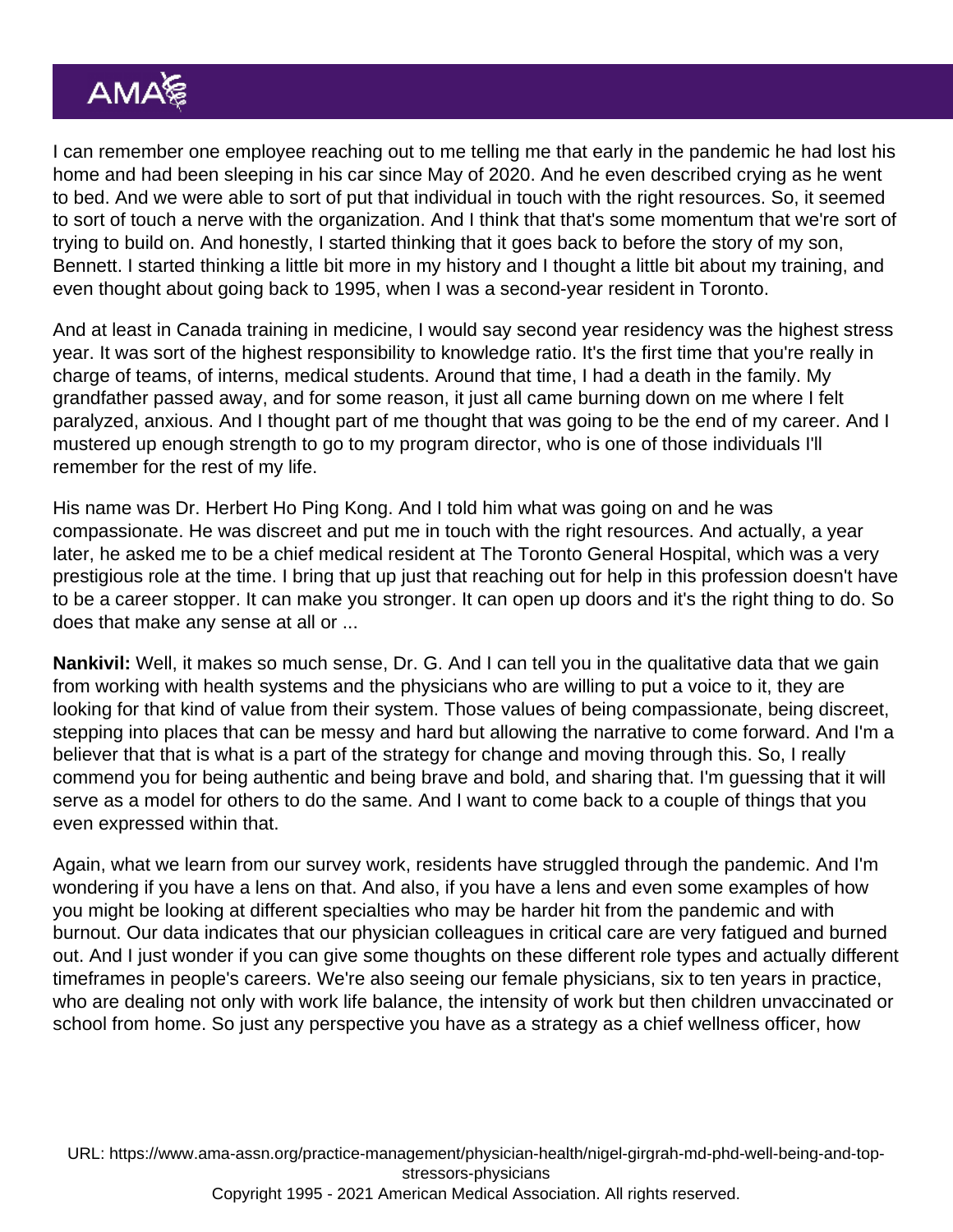you're dealing with the variety that is within your health care setting.

Dr. Girgrah: Yeah. That's a lot to take on, but thanks, it's a great question. I think pre-pandemic, largely in collaboration with y'all in the Mini Z survey, we did get a chance to look at what the state of burnout was with our faculty physicians and APPs. And as you alluded to, burnout seemed to be higher in our female physicians and APPs particularly those maybe five to ten years in practice. And I don't think it's hard to imagine why. And so, as a result of that, I think we've been sensitive to it. We've developed a resource group or an affinity group where our female physicians can come together to talk about unique stressors. So that sort of has existed pre-pandemic and certainly, I'm sure, continues into the pandemic.

And again, we had the opportunity this past year. We were an alpha site with this sort of expanded Mini Z wellbeing index or organizational biopsy. So, we were able to delve into at a more granular level sort of drivers of professional fulfillment but of interest to me to look at depression, look at PTSD, look at those issues by department or service line and come to some conclusions. And it wasn't terribly surprising. And I think the numbers are low. So, I don't want to make any complete conclusion but the areas that we would've thought were most at risk for PTSD were our ER physicians and APPs, our critical care physicians and APPs, our hospital medicine physicians and APPs.

But in addition to those are our primary care folks and pre-pandemic, at least at our organization. I worry the most about our primary care physicians because they seem to be on the front line of every new initiative, whether it's a new population, population health initiative, whether it's a new patient experience initiative. So yeah, we're trying to be a little more targeted in our responses but you have to measure and I think we're sort of there or starting that discussion with some of the data that we've been able to put together.

Nankivil: Yeah. And pre-pandemic many organizations like you were measuring on more of an annual basis. Are you seeing a need to do that more frequently even if it's targeted areas or what is your measurement strategy now as we move through the pandemic and post?

Dr. Girgrah: Yeah.

Nankivil: Yeah.

Dr. Girgrah: Well, our commitment to measurement started before I actually took this role and actually led to the recommendations that this role, my role, be resourced and let our office be resourced. So back in 2017, for the first time we formed the well-being task force and we sent out the Maslach burnout inventory, which was kind of clumsy really, but helpful. And we looked at quantitative data from that survey. Importantly, I think you have to combine that with qualitative data, which was based on months of focus groups that I conducted across 2017, 2018 to sort of trying to inform a strategy and understand the state of burnout at least at Ochsner. Since that time, we continue to be committed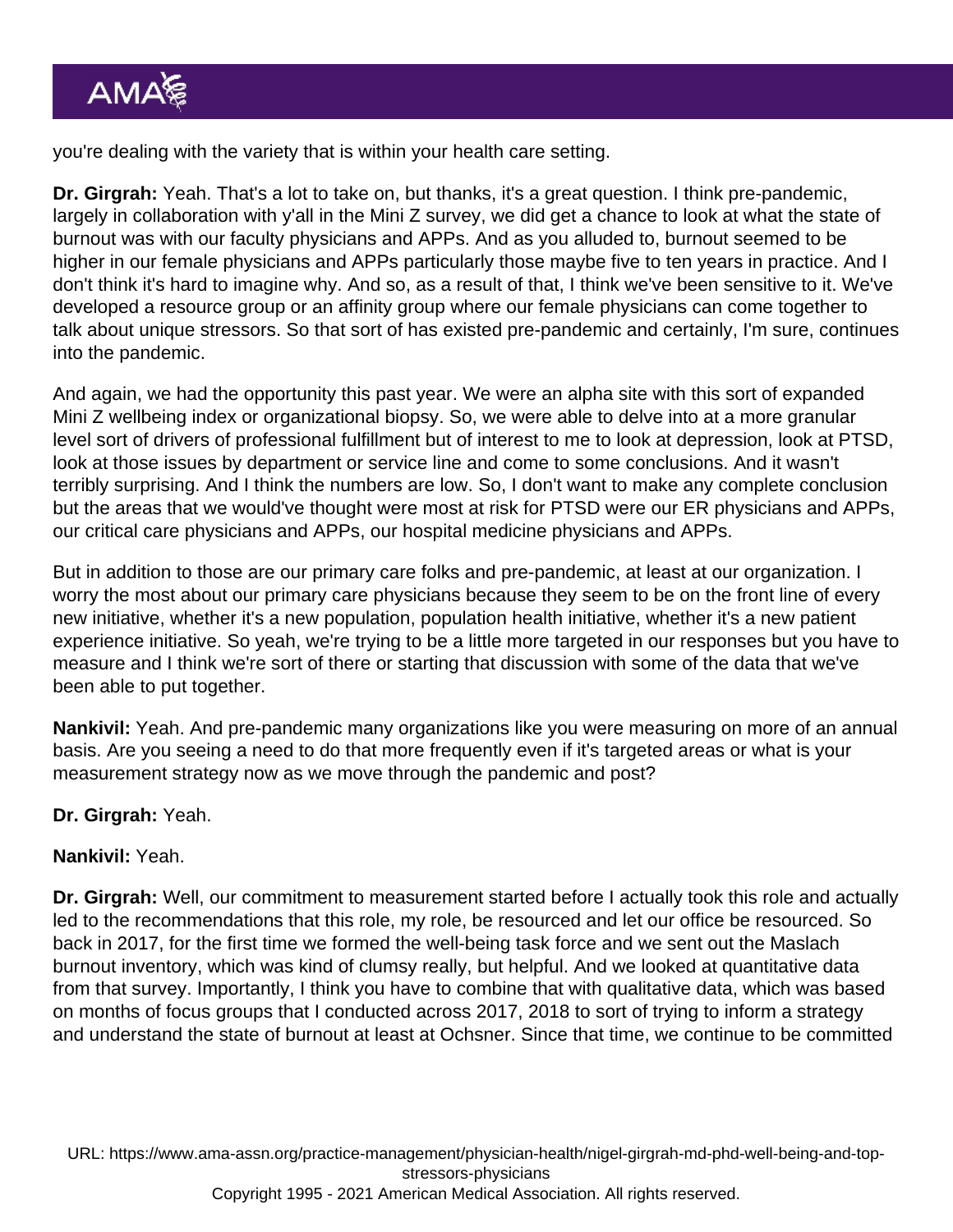to measurements.

So we've used Mini Z survey. That went out for the first time to the group practice in, I think, April of 2019. The second survey went out in 2020. And then the third survey, which was the more expanded version of the survey, I think we were the first health system to offer, that went out in June, July as it turned out to be just right during the fourth surge of the pandemic. So yeah, we're committed to measuring it. I had the opportunity to report to the board the results of the survey. So, I think it all just starts with measurement and being able to make sure that everybody in the organization including our board of directors knows what the state is.

Nankivil: I love that. And I'd love for you to comment on your leadership commitment, your board of directors and your executive leadership team to supporting the well-being of your human assets. And I'd love for you to comment on where have been some of the pain points, some of the barriers you've had to push through as I know leadership and board look at revenue. And also, where are the bright spots? What has surprised you from your leadership during all of this in support of the work you and your team do?

Dr. Girgrah: Well, I think the biggest bright spot for me is I don't think there's any area within the organization that this subject doesn't touch individuals. So, there's been no shortage of grassroots enthusiasm to supporting some of the initiatives that have come out of the office of professional wellbeing. I would say the other thing, maybe you could call it a silver lining. I'm not sure that's the right word but clearly workforce retention and workforce well-being has sort of emerged as no longer just a top five strategic imperative but probably the number one strategic imperative for the organization.

So, it has the full attention of our CEO and our executive team. So, I mean, that's a good thing. I think everybody's, not just our organization, is just trying to understand where the whole workforce, engagement workforce turnover, workforce retention issue is going to go. There's obviously a moral case to address that but there's a clear business case, in terms of agency costs and what's costing the bottom line. So, I think that that's been an upside. I think we've struggled, honestly, during the pandemic is initiatives that are focused more around practice efficiency and promoting advanced team-based care.

We had a lot of momentum pre-pandemic but those sorts of things have really, I would say, required more collaboration across business units. And I think particularly early in the pandemic it was, as everybody was being pulled in different directions, it was sort of hard to together multidisciplinary teams. Practice efficiency is clearly so important. I think it's the number one driver of physician professional fulfillment. So that's going to be clearly in our crosshairs as we emerge from the pandemic, if we ever emerge from the pandemic, is sort of refocusing on practice efficiency.

Nankivil: And are there any priorities in that space? Again, I think you hit the nail on the head, a lot of people had to put those things, not to the side but the focus became something very different with the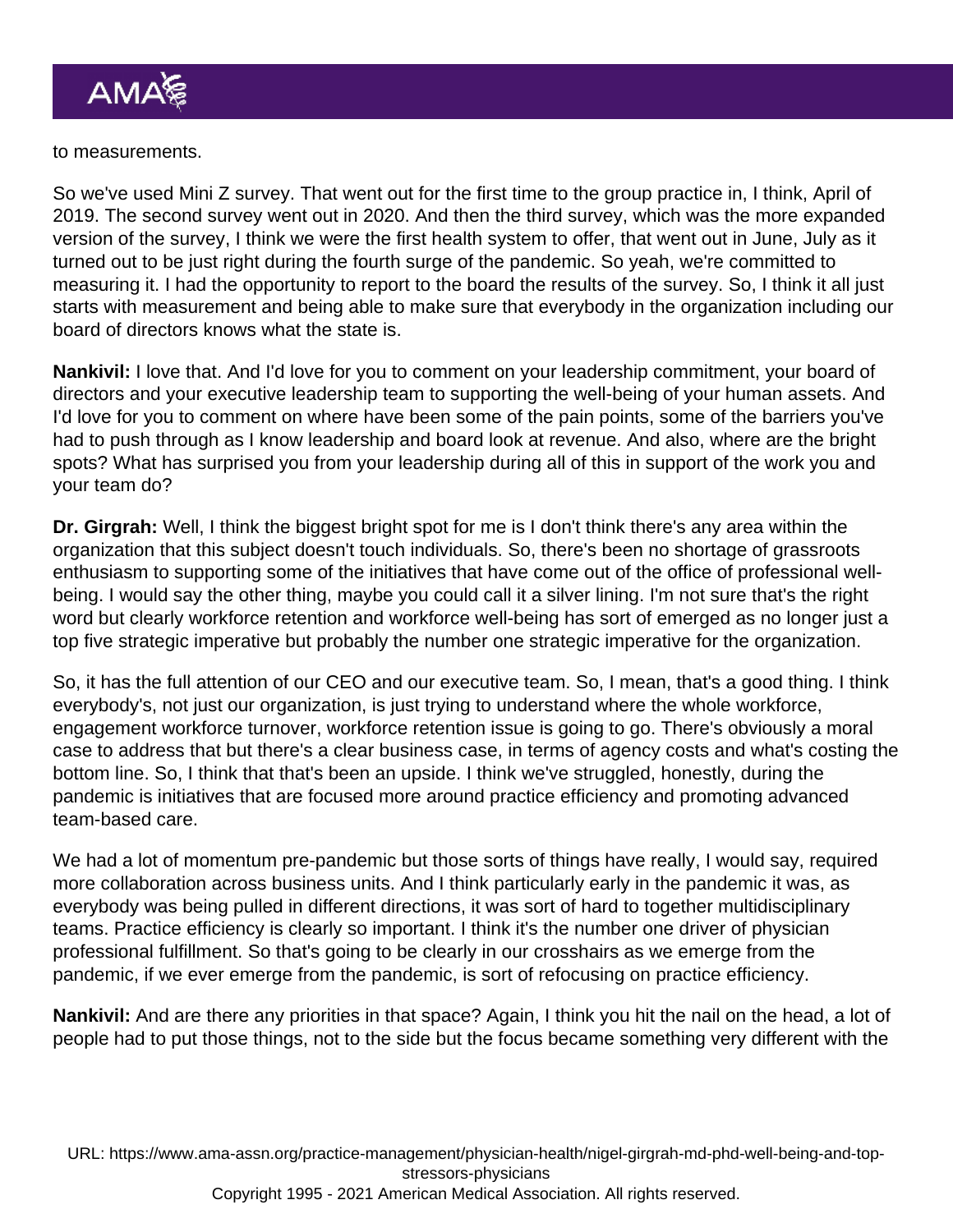pandemic. And we do know that workflows and processes and even teams got disrupted. Are there some priorities on what, I hesitate to use the word, but the reset. I know we may not go back to normal, but do you have some priorities whether it's with the EHR or workflows or training up your support staff?

Dr. Girgrah: Yeah. So we spent a lot of time, Nancy, trying to identify not just primary measures of success but secondary measures of success and actually process metrics. One of the big, important, I think, secondary metrics of success was measuring pajama time or work outside work. We've been continuing to do that. Identify physicians and APPs that are struggling the most in this area. Trying to understand which areas of the EHR they're struggling in the most post whether it's making notes, whether it's in basket work, et cetera. And we've been trying to bring those individuals to sort of EHR coursework on our time, not on their time. That got sort of paralyzed a bit just because we had a lot of positions approved and then positions were frozen early in the pandemic but now we're sort of doubling down on that and trying to get our most struggling physicians, EHR help.

And then the goal is to actually have all of our physicians undergo sort of annual EHR sort of retraining, I think, which is best in class. That's sort of one area. Things like establishing a pharmacy refill clinic. Things like so how do we take things off the plates of our primary care physicians? So that's something we've been collaborating with pharmacy is sort of automating that, taking message refills away from our primary care physicians. As it turns out, 75% of them can be automated with the help of our pharm Ds and that in doing so you can give back 25 to 40 minutes back to a busy primary care physician. And so, I guess it's no one particular thing. It's just sort of you always hear the term death by a thousand cuts. How do you start chipping away at those thousand cuts one by one? And I think that's what we're getting to.

Nankivil: Well, it sounds like you have an eye on they're more than the fundamentals but they are the things in the workflow that can make the greatest difference in hopefully in the quickest fashion. So again, kudos to you for focusing on those things that matter. And you're right, they're more than pebbles in the shoe right now but they can create a day and a life of a physician that's less than desirable. And so, I want to ask you a question because I do know a little bit about you. I know you've got two sons that are, I think, not yet out of high school and some older kids as well. But what would you say to young people about the profession, especially when we might have a workforce in peril and we may have physicians that are retiring before they want to and unfortunately from burnout? What would you say to your own sons about the profession of medicine and would you encourage them to step in and be a healer?

Dr. Girgrah: Well, wow. So I grew up with a old world. I was born in the Middle East and my father was pretty traditional, and in his eyes... I was a very good student. So, in his eyes it was, "You're going to be a professional and you're going to be a physician." And actually, that turned out to be the best ... I mean, he was right but in terms of my own perspective, I just want my four children to be happy.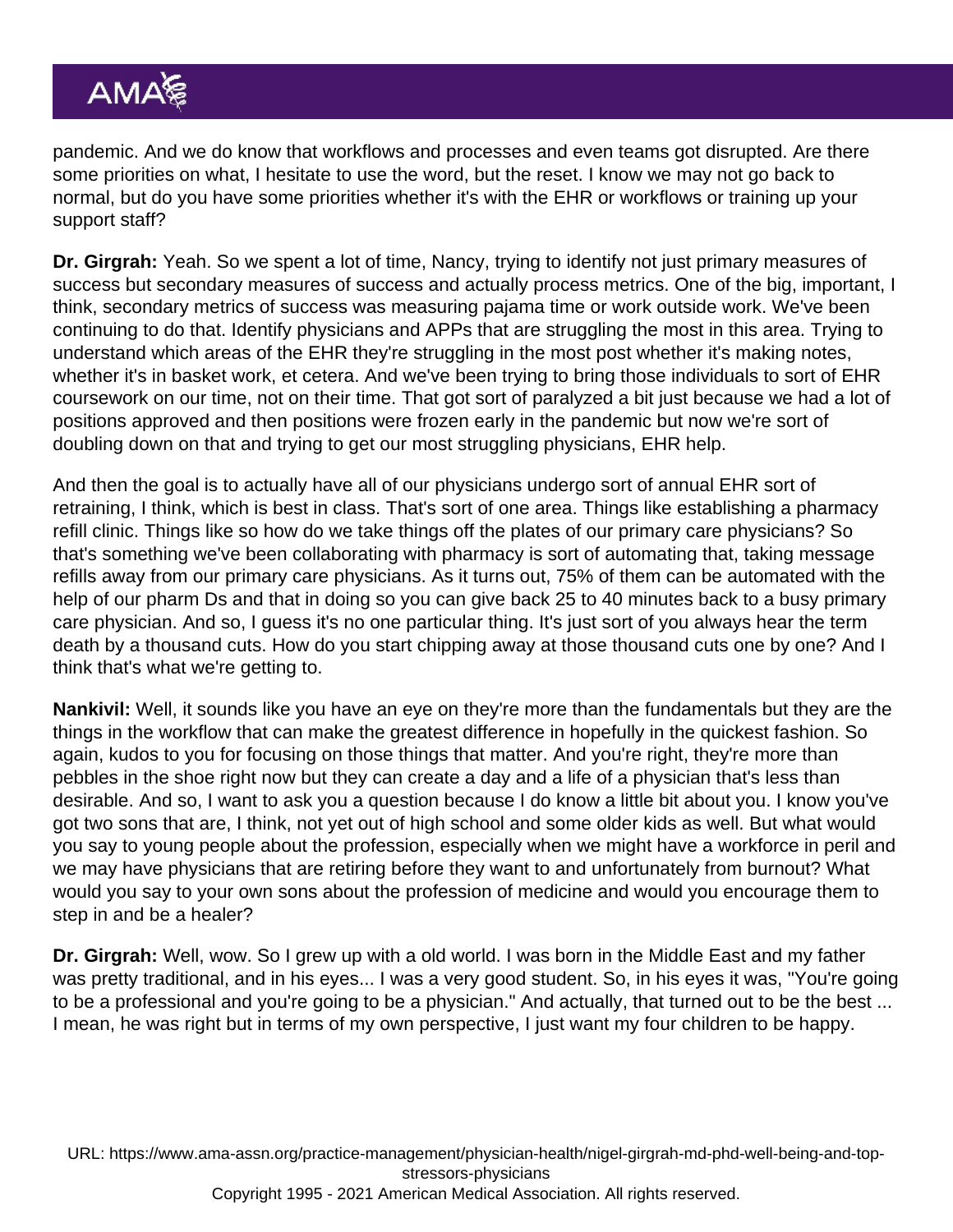That's the most important thing. I really, Nancy, don't care where they find happiness but I want them to be happy. And in the sort of last chapter of my career, I always hate talking about using adjectives like last and words like chapter.

I just want to get this profession in a better place so that I can more enthusiastically recommend this as a choice for my teenage kids. I get the sense that my 12-year-old is sort of most interested in mirroring my career path but well, I'm sure it's not the ringing endorsement that you want to hear. I primarily am a dad. I want them to be happy and I'm certainly not going to push them into any profession but I always talk about how rich this career that spanned several decades has been for myself but I'm not sure it's for everyone.

Nankivil: Right. Right. Well, I think it would be good to have more Dr. G's out there in the profession and really serving in the way you have. And I'm going to tap into you for maybe a couple of more comments from your wisdom as a chief wellness officer. And when you and I met, which is now still less than a handful of years ago but there were not that many chief wellness officers in the country. And I remember our early conversation and, again, you were one of a handful, that were stepping into this place that's been without much of a roadmap. But now today we are seeing far more chief wellness officer positions emerging, and organizations making a commitment to wellness strategies, not in just resiliency but really strategies that change culture and drive new ways of working. And hopefully again, more and more value, joy, purpose and meaning to the profession. So as a wise, now, elder chief wellness officer—

Dr. Girgrah: Right. Yeah.

Nankivil: What might you share to those that are either wanting to get into this space, being asked to step into this space? What might be the top words of wisdom from you to them?

Dr. Girgrah: Yeah. Well, a couple of rambling thoughts. It's an incredibly gratifying role to be in. I think I remember I reported out our recommendations to the executive team in 2018 and one was to resource this role. And then I was asked to take on this role, and honestly, I was really not clear that I wanted to take this role on because my professional identity was sort of more immersed in more traditional operational leadership roles but it's certainly a role at a national level. It's getting a lot more interest. I'm so committed to Ochsner but out of interest, clearly, just in terms of emails from recruiters looking for chief wellness officers, it's clearly something that other organizations are identifying as a strategic priority.

So that's one thing. I guess when you take on the role if you do take on the role, I would just sort of advise individuals to really try and be strategic and thoughtful. I think physicians are generally impatient so they don't understand why burnout can't be solved in two months with enough organizational will. But it's very important to put strategy before tactics to measure and to influence other business units. So those would be some recommendations, maybe not the answer you wanted